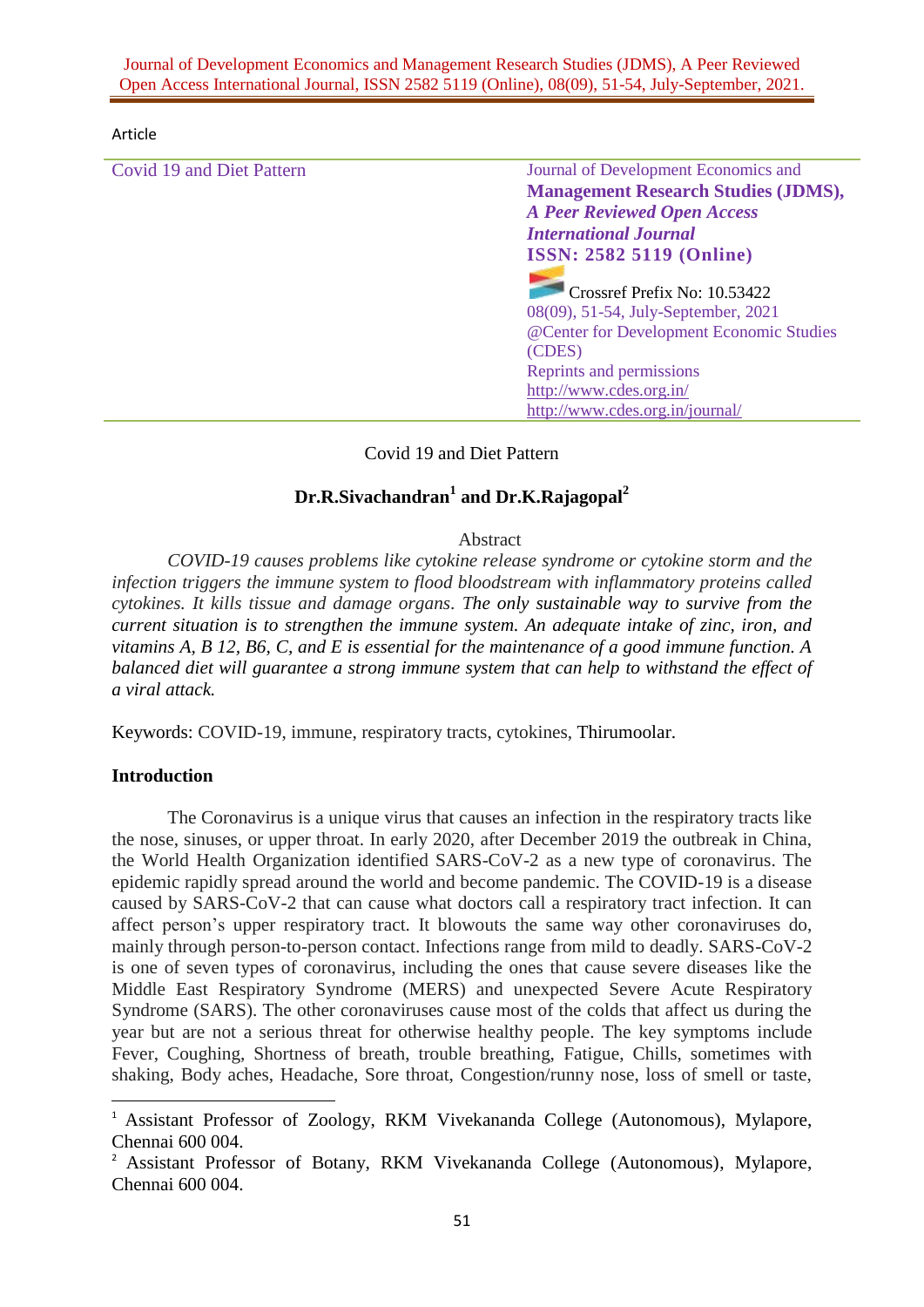Nausea and Diarrhea. The virus can lead to pneumonia, respiratory failure, heart problems, liver problems, septic shock, and death. Many COVID-19 complications may be caused by a condition known as cytokine release syndrome or a cytokine storm. This is when an infection triggers immune system to flood bloodstream with inflammatory proteins called cytokines. They can kill tissue and damage your organs.

While it is vital to mention hygiene, standards like washing your hands frequently, especially if you have travelled by public transport and after visit to crowded market place. Using an alcohol sanitizer, in case you are travelling to disinfect your hands, wearing a mask (cover your nose and mouth) and avoiding touching your hand or mouth. There are also certain methods to improve your immunity, which is paramount now. The food you eat plays a key aspect in determining your overall health and immunity.

More than 2,500 years ago, Hippocrates said: "Let *food be thy medicine and medicine be thy food*." Thirumoolar also have said (*உணவே மருந்து*) Unave Marunthu. Both food intake and incidence of the disease usually influence the nutritional status of people, particularly in a developing nation, where everyone is striving for food. Insufficient diet and infectious diseases can lead to severe malnutrition.

Currently, the COVID-19 pandemic is the prominent challenge across the globe, therefore scientists and researchers are endeavouring to create a specific vaccine for this virus. Even if vaccines discovered, there is a high possibility that other antimicrobial impervious infections will prevail. Intake of nutritional food is very essential to maintain a strong immune system against any disease causing pathogen.

At a time when the world is battling with the Coronavirus widespread, and with no remedy or immunization available, the best we could do is to extend our body's protections against the illness. A normal workout schedule and an appropriate diet is exceptionally vital to battle the infection.

Certain aspects such as lifestyle, age, sex, and medications affect the nutritional status of an individual. During the COVID-19 pandemic, the nutritional status of individual is used as a measure of resilience toward destabilization. In addition, different dietary ingredients are determinants of gut microbial composition and consequently shape the immune responses in the body. Therefore, the existing evidence proposes that the only sustainable way to survive in the current situation is to strengthen the immune system. An adequate intake of zinc, iron, and vitamins A, B 12, B6, C, and E is essential for the maintenance of a good immune function. COVID-19 has forced a new set of challenges for the individual to maintain a hale and healthy diet. The state of self-isolation, lockdown, and social distancing are important measures to flattening the curve of the disease, although these measures have severe consequences on an individual's life. The act of confining to one's home has significant impacts on one's health, including changes in eating patterns, sleeping habits, and physical activity. It would promote sedentary behaviours that affect mental and physical health and lead to an increased risk of obesity. Fear and anxiety may cause changes in dietary habits leading to unhealthy dietary patterns and less desire to eat.

In any case, the stationary way of life and off base eating propensities have been the greatest obstacle in building a solid resistance against pathogenic infection. One of the most important ways to boost our immune is by including natural products and vegetables in our diet that will provide our body the correct dosage of proteins and vitamins.

A balanced diet will guarantee a strong immune system that can help to withstand the effect of a viral attack. There is currently no scientific evidence that any supplement can 'boost' our immune system, except Vitamin C. Vitamin C is one of the major constituents of water-soluble vitamins, which tends to make a strong immune system. The daily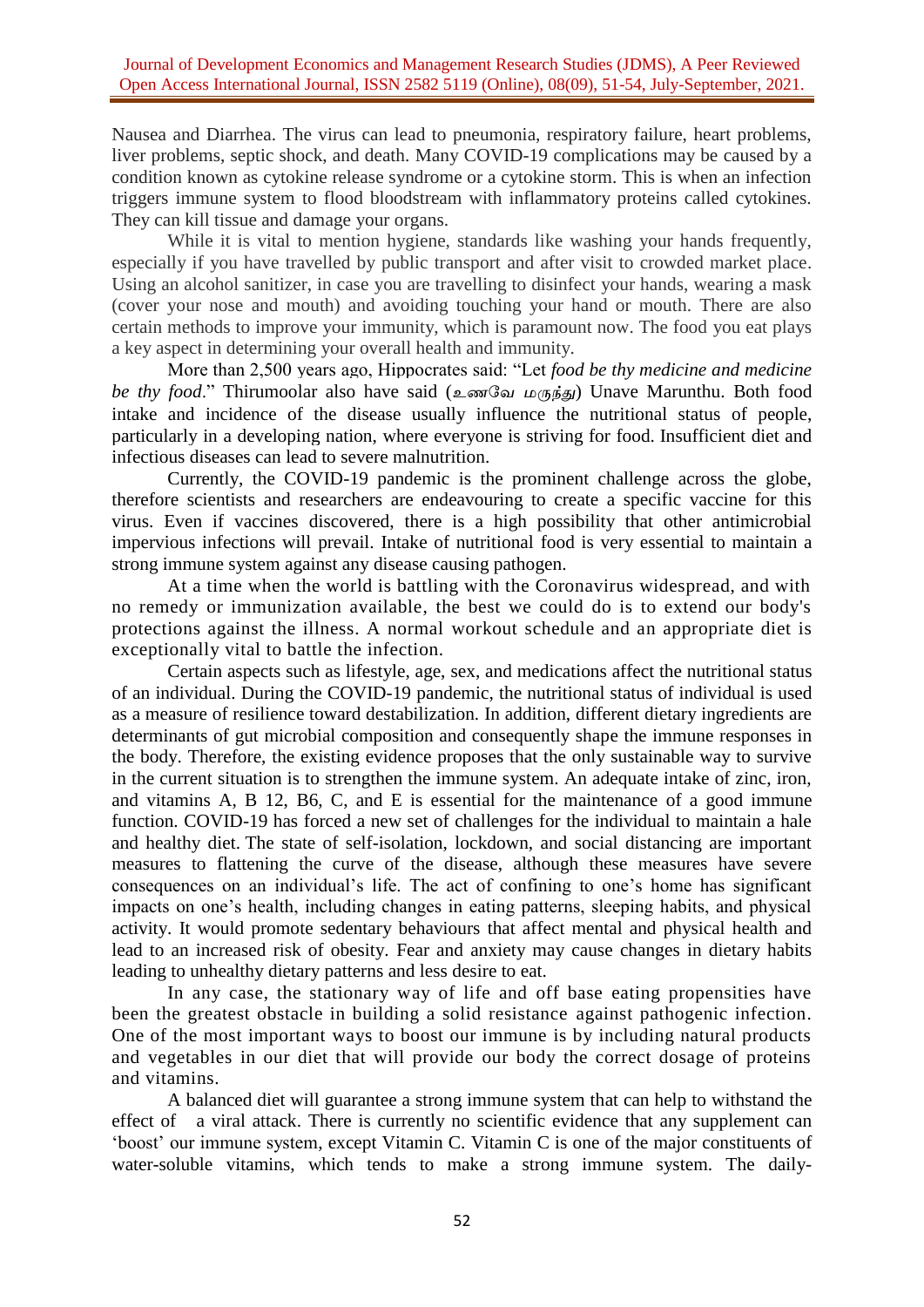recommended dietary allowance for Vitamin C is 90mg/d for men and 75mg/d for women. In the current situation, it is necessary to be aware of the specific types of food that can improve our immune system in order to combat COVID-19. Here are some professional and authentic dietary guidelines to resist COVID-19 infection.

Vitamin A is an anti-inflammatory vitamin and plays a basic part in improving resistance. Beta-carotene could be an antecedent of vitamin A which when ingested gets a changeover within the digestive system to vitamin A. Sources of beta carotene carrots, sweet potatoes, ruddy and yellow peppers, tomatoes, dim green verdant vegetable, pumpkins, asparagus, mangoes, drumstick leaves.

Vitamin B6 plays an imperative part in supporting the biochemical response of the resistant system. Sources: poultry, nuts, chickpeas, dim green leafy veggies, bananas, and papayas.

Vitamin B12 could be a crucial supplement for the sound production of blood cells and DNA union. Vitamin B12 together with folic acid plays a pivotal part in keeping up a solid safe system. Sources: meat, poultry, eggs, grain, and grain products.

Vitamin C is the foremost antioxidant known to boost insusceptibility. It also makes a difference in the recovery of Vitamin E. Sources: Indian gooseberry (amla), guava, orange.

Vitamin D is basic to safe functioning of our body and makes a difference in directing the body's safe reaction. We can get Vitamin D by exposing our body in daylight either or overhang without sunscreen amid the day ideally between 11 a.m. and 1 p.m. Sources: Egg Yolk, cod liver oil, mushrooms, sardines, and fatty fish.

Vitamin E is a fat-soluble vitamin that plays a key part in controlling and supporting immune framework. It avoids oxidation of Beta Carotene and Vitamin A within the intestine. Sources: nuts such as almonds, pistachios, seeds like sunflower seeds, flax seeds.

In expansion to protein and vitamins, certain minerals like zinc, magnesium, selenium together with omega 3 fats play a key part in boosting immunity. Seafood is a nutrient rich food that reduces inflammation with vitamins A, B, and D, as well as omega-3 fatty acids and minerals such as calcium, selenium, phosphorus, iron, zinc, iodine, magnesium and potassium. Protein is a versatile macronutrient that supports life and plays a vital role in boosting our immune system. In spite of the fact that we all know the significance of protein, Indians are lacking in proper protein intake. A normal person needs 0.8-1.0g of protein per kg of body weight. Suggestions may shift depending on a few variables such as physical action, age, co dismal conditions like kidney illness etc. As per the Common Buyer Overview (PODIGY) conducted in 2015, 73 percent of our population is lacking in protein admissions with 93 percent of our general public being uninformed about their everyday protein requirements. It is important to intake appropriate and good quality of protein everyday for the safe framework and operation of our body at its best. A quarter of our plate at each dinner must be protein. A great quality to begin with course protein is the one with high digestibility and has all the fundamental amino acids required by the body. Best sources could be egg, meat and fish.

Good nutrition is essential to support a strong immune system, which may offer protection from many health problems including chronic diseases. The Dietary Guidelines recommend regular fish and seafood consumption for optimal wellness of the body. Data from the NIH-AARP Diet and Health Study of more than 420,000 people shows regular intake of seafood reduced respiratory deaths by 20 percent. Everyone can benefit from eating the recommended amount of seafood. Seafood is a great option to include on your weekly